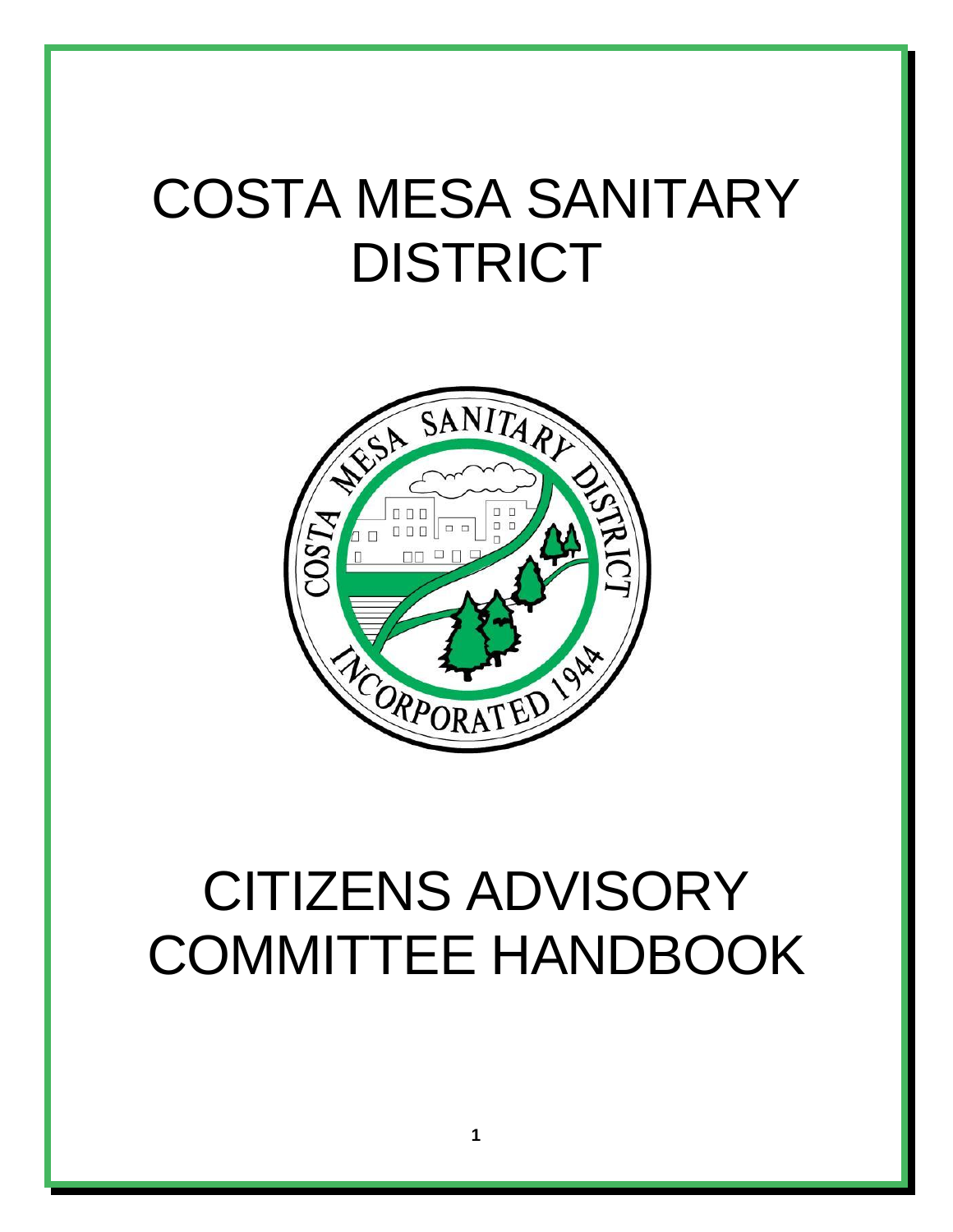### **TABLE OF CONTENTS**

| I.   |  |
|------|--|
|      |  |
|      |  |
|      |  |
|      |  |
|      |  |
|      |  |
|      |  |
|      |  |
| II.  |  |
|      |  |
|      |  |
|      |  |
|      |  |
|      |  |
|      |  |
|      |  |
|      |  |
|      |  |
|      |  |
|      |  |
|      |  |
|      |  |
|      |  |
|      |  |
| III. |  |
|      |  |
|      |  |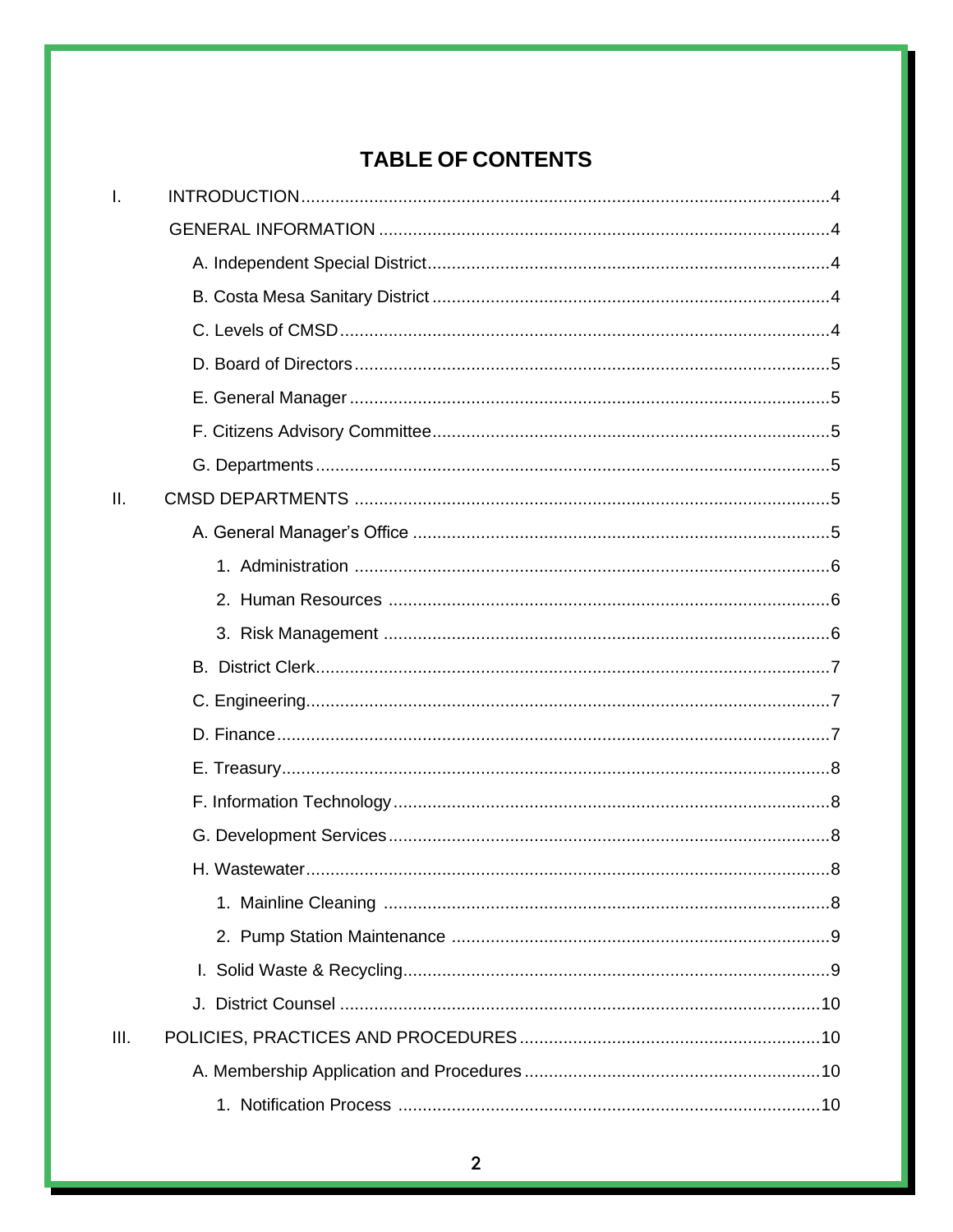| IV. |  |
|-----|--|
|     |  |
|     |  |
|     |  |
|     |  |
|     |  |
| V.  |  |
|     |  |
|     |  |
|     |  |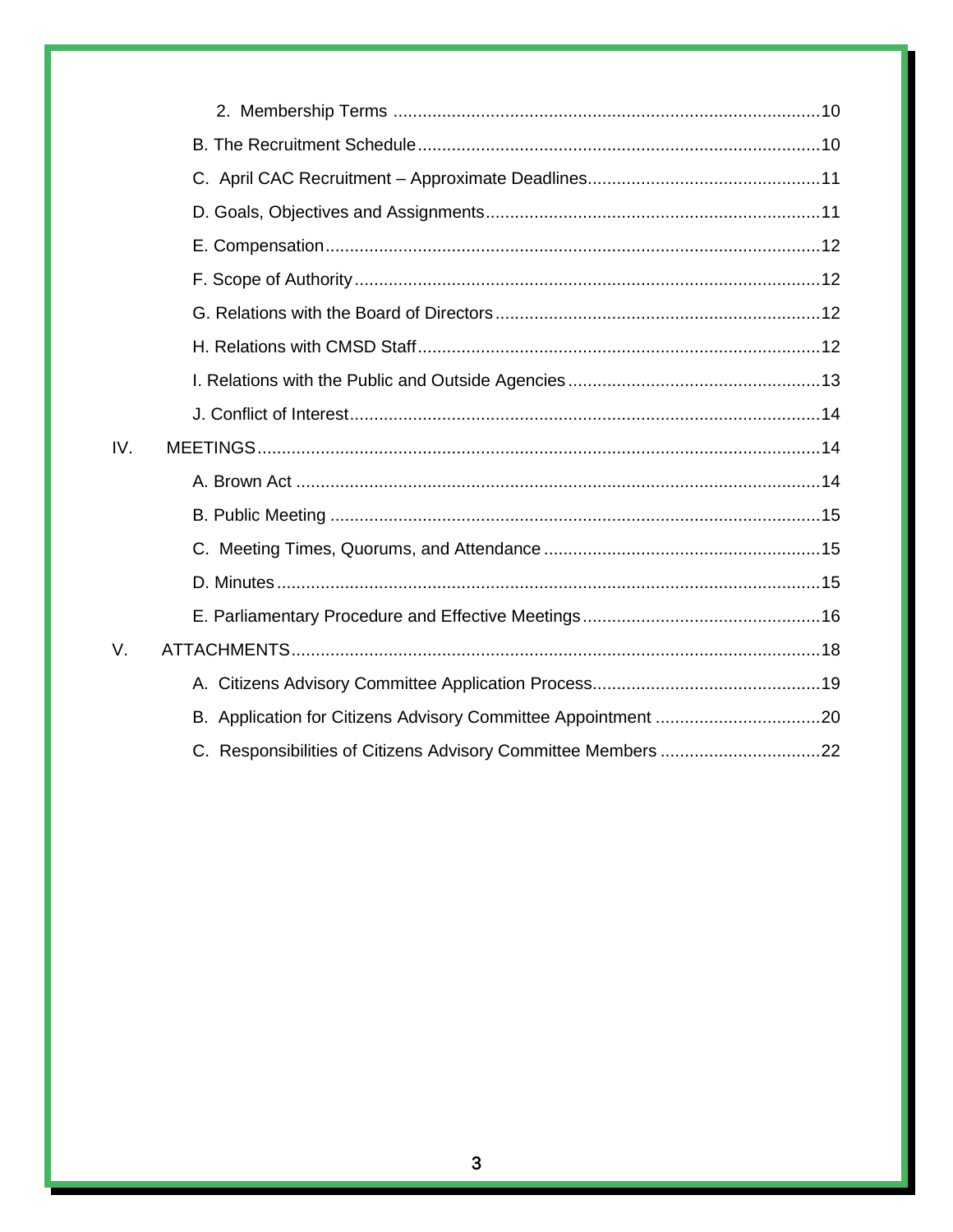#### I. INTRODUCTION

This handbook has been designed to assist the Citizens Advisory Committee (CAC) in understanding its general responsibilities. The CAC is to be an advisory body. Its input, usually in the form of recommendations to the Board of Directors and staff, is considered in evaluating the effectiveness of current programs and policies as well as formulating new programs and policies. Administrative Policy No. 60.00 identifies the CAC's purpose and operating guidelines. This handbook provides general information about the Costa Mesa Sanitary District, as well as an outline of policies, practices, and procedures, as set forth in Administrative Policy No. 60.00. This handbook is used as guide to CAC members in fulfilling their responsibility.

#### GENERAL INFORMATION

In order to understand and successfully fulfill the responsibilities as a committee member, it is necessary to have an understanding of the nature and structure of the District's operations.

#### **A. Independent Special District**

Special districts are independent, special purpose governmental units that exist as separate entities with substantial administrative and fiscal independence from general purpose local governments. Special districts provide specific services that are not being supplied by existing general purpose governments. Most perform a single function, but in some instances, their enabling legislation allows them to provide several, usually related, types of services.

#### **B. Costa Mesa Sanitary District**

The Costa Mesa Sanitary District (CMSD) was formed in 1944 under the Sanitary District Act of 1923. CMSD's boundaries encompass all of the City of Costa Mesa and small portions of Newport Beach and unincorporated Orange County. CMSD is responsible for residential trash collection and transmittal to a recycling facility for recycling and disposal. CMSD also provides wastewater collection and transmission to Orange County Sanitation District facilities for treatment and disposal.

CMSD is governed by an elected five-member Board of Directors and employs a General Manager to manage the administrative functions of CMSD and be responsible for effective and efficient municipal operations. Board members serve four-year terms and the Board appoints its officers (i.e. President, Vice President, and Secretary) once every two years.

#### **C. Levels of CMSD**

It is important for CAC members to understand the functions and responsibilities of their special district and the functions of each department. The following describes the roles and responsibilities of each department and illustrates the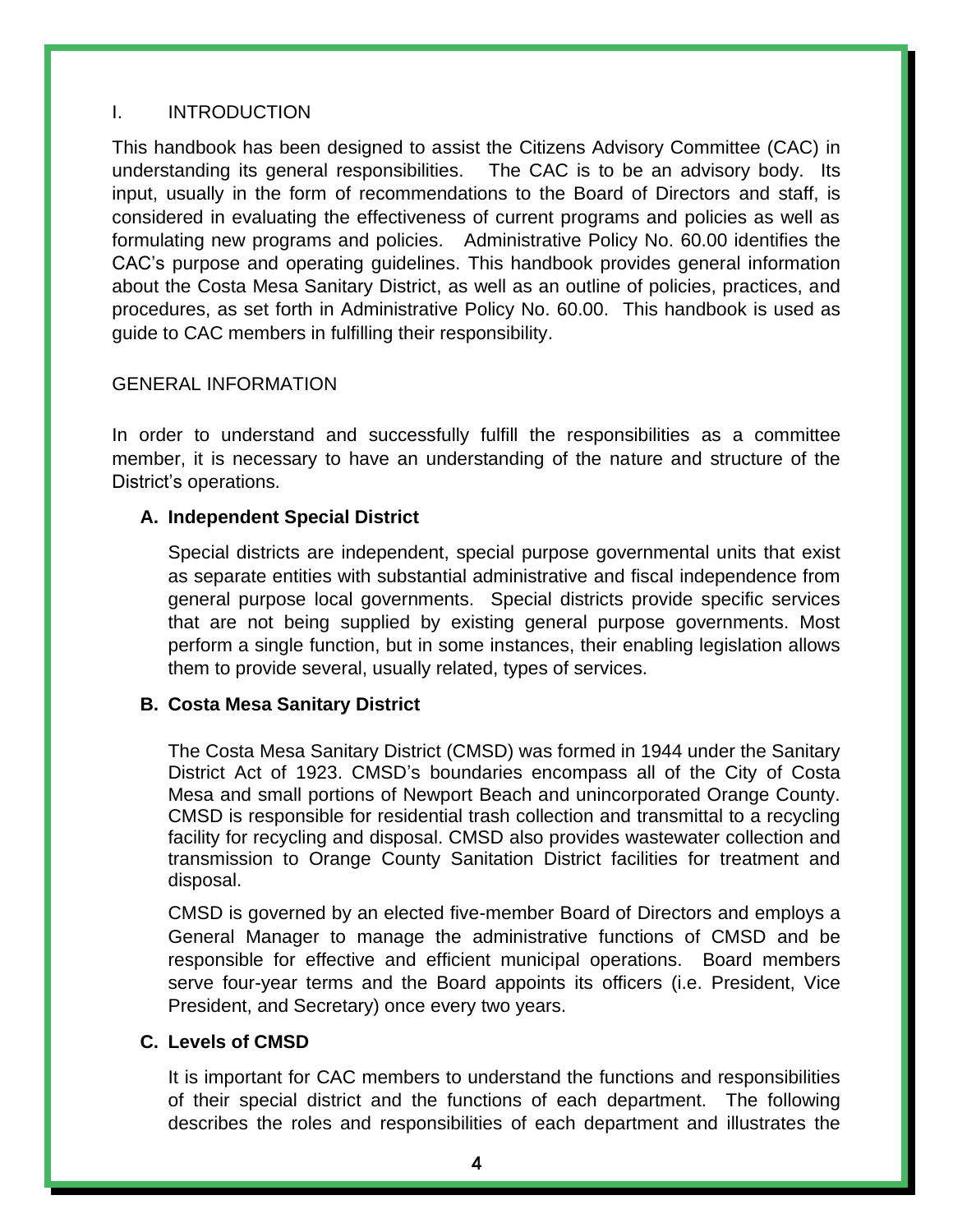relationships among the departments and the Board of Directors.

#### **D. Board of Directors**

The Board of Directors is the governing body of CMSD, elected directly by the citizens, and vested with all the legislative power of CMSD. As elected representatives, Board members provide a direct link with the citizens and ensure the responsiveness of local government. All employees, officers and committees of CMSD are directly or indirectly accountable to the Board of Directors.

#### **E. General Manager**

The General Manager is appointed by the Board of Directors as CMSD's chief operating officer. The General Manager implements policy and coordinates dayto-day operations. The General Manager is responsible to the Board for coordination of all departments, ensuring their efficient and effective performance.

#### **F. Citizen Advisory Committee**

The Citizen Advisory Committee (CAC) acts in an advisory capacity to the Board of Directors. The committee may assist the General Manager or one or more departments with a specific task. The CAC makes recommendations to aid the Board in making sound decisions concerning resource allocation and policy formulation. The benefits of the work done by the CAC include:

- 1. Support meeting CMSD's vision, mission and core values;
- 2. Review and select alternatives for policy discussion;
- 3. Identify and study specific problems or policy matters, and may provide indepth study of specific areas for which intense study would not otherwise be possible. In addition, CAC members may provide professional expertise in given fields.

#### **G. Departments**

CMSD departments work with and under the direction of the General Manager in carrying out the policies of the Board of Directors. Department staff may be assigned to work with the CAC in an advisory and support capacity.

#### II. CMSD DEPARTMENTS

#### **A. General Manager's Office**

The General Manager's office is a General Government Support Function. The Department is comprised of three divisions: Administration, Human Resources, and Risk Management.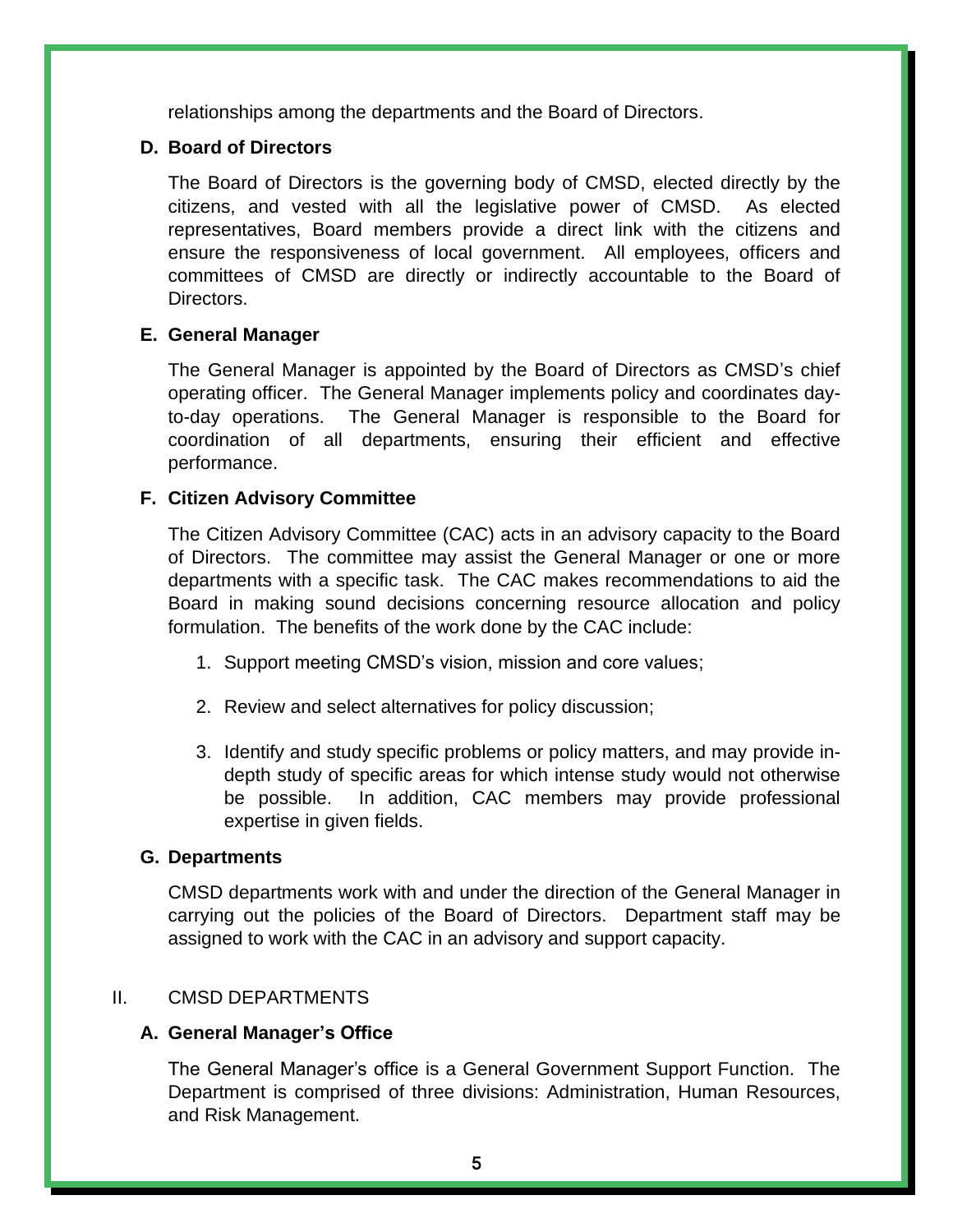- 1. Administration Division
	- a. General Manager Administration: coordinates and directs CMSD functions within the framework of policy established by the Board of Directors, advises the Board as to the financial condition and needs of CMSD, and provides information to the public.
- 2. Human Resources
	- a. Human Resources Administration: provides the full range of traditional and core human resources services, including recruitment and selection, classification and compensation systems, and employee development and training.
	- b. Employee Benefits Administration: administers group health and welfare benefits and retirement plans for active employees and retirees, evaluates and makes recommendations on ways to improve benefits, and monitors and ensures compliance with Federal, State and CMSD leave programs such as the Family Medical Leave Act (FMLA) and California Family Rights Act (CFRA).
	- c. Post-Employment Benefits: administration of the retiree medical program.
- 3. Risk Management
	- a. Risk Management Administration: procures and administers CMSD's comprehensive commercial insurance protection program, which includes property inspections and appraisals as a part of a comprehensive real and personal property insurance program, and evaluates levels of coverage for appropriate protection of assets.
	- b. Liability: evaluates and monitors CMSD's risk of loss, minimizing the financial impact of such risks to the lowest feasible level and procures and oversees CMSD's general liability insurance programs. Claims against CMSD are jointly handled with CMSD's third-party administrator, and their services also include a loss control program that identifies areas of concerns and acts to mitigate future incidents.
	- c. Workers' Compensation: proactively administers safety and wellness programs for employees as well as the self-insured Workers' Compensation Program and the Occupational Injury/Illness Prevention Plan; maintains oversight of the third-party workers' compensation claims administrator and consultants for workplace safety, ergonomics, and indoor air-quality; administers and coordinates work-related disability compliance and interactive process, physical and fitness-for-duty examinations and infection control program; and provides training to departments to assist cost containment/appropriate use of this program.
	- d. Safety Officer: functions as the District's Safety Officer.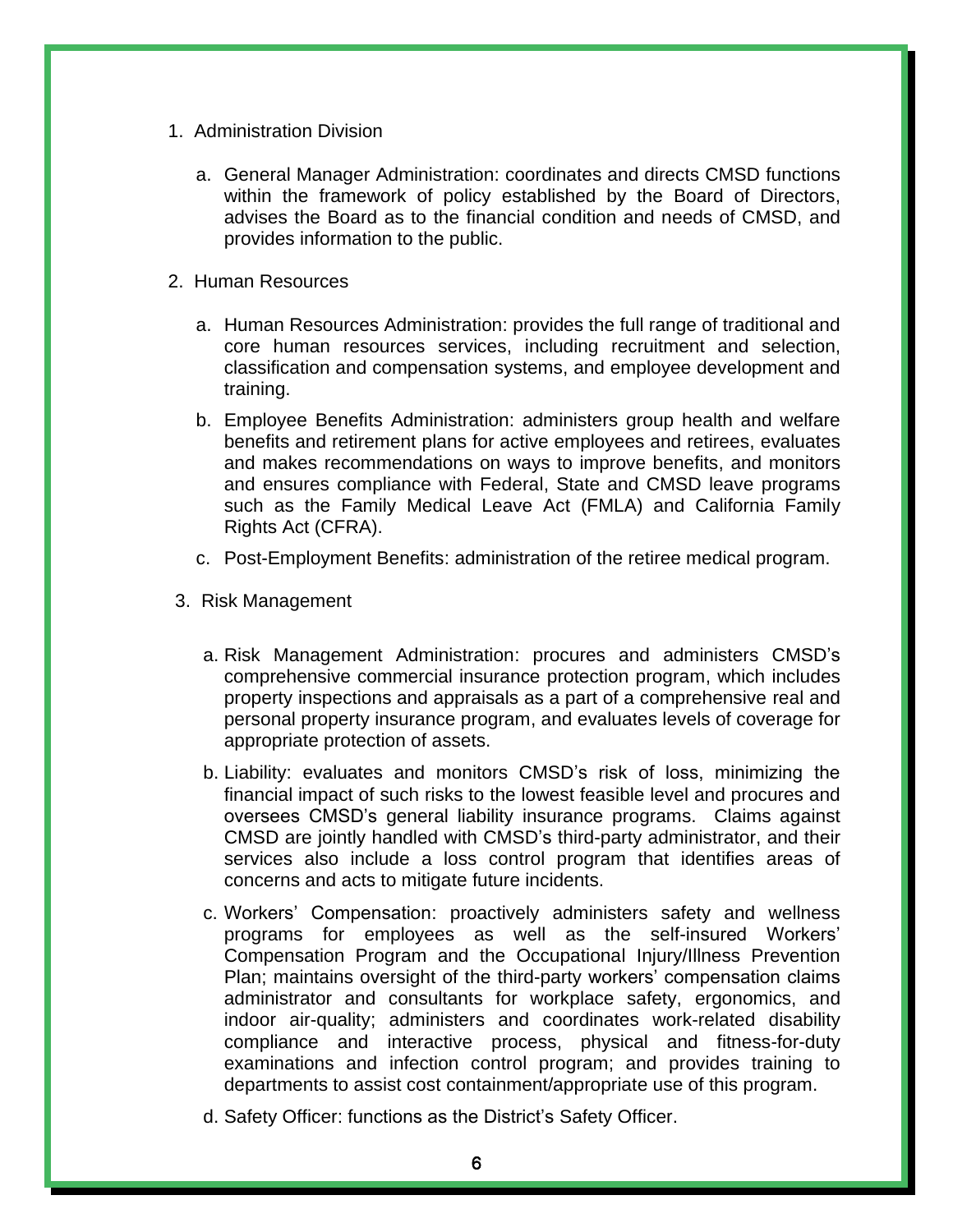#### **B. District Clerk**

- a. Elections: collaborates with the Orange County Registrar of Voters for conducting elections.
- b. Board Meetings: prepares agendas, records and prepares minutes of all public meetings, prepares and publishes CMSD legal notices, performs clerical duties related to the Board's business, and coordinates meetings, appointments, and conferences for the Board of Directors.
- c. Public Records: maintains official District records, attests to the President's signature and the signatures of other local officials' legal documents, arranges the recordation of legal documents, administers loyalty oaths of office for personnel and local officials, maintains legislative history and archived documents, assists the public with information requests, and is the primary contact for responding to public records requests, subpoenas and other legal processes.
- d. Coordinates and provides information on the District's Conflict of Interest Code, Fair Political Practices Commission regulations, and other laws such as ethics training.

#### **C. Engineering**

- a. Responsible for the design and construction of CMSD's Capital Improvement Program. The Department is also responsible for the procurement of public right-of-way, the design and development of facilities, construction management and inspection of wastewater improvements, development review and processing, and utility coordination.
- b. Construction Management: administers construction contracts, manages and inspects construction activities and projects, and administers compliance with Federal and State Labor Laws, including Prevailing Wage Regulations, Equal Opportunity Employment Practices, and Public Contract Laws.

#### **D. Finance**

The Finance Department is a General Government Support function.

- a. Finance Administration: provides the Department's overall administrative direction and policy implementation, and advises the General Manager, Board of Directors, and staff on financial issues.
- b. Accounting: maintains the accounting and fixed assets systems, provides payroll and accounts payable services, reconciles monthly bank statements, coordinates annual financial audit, and provides internal and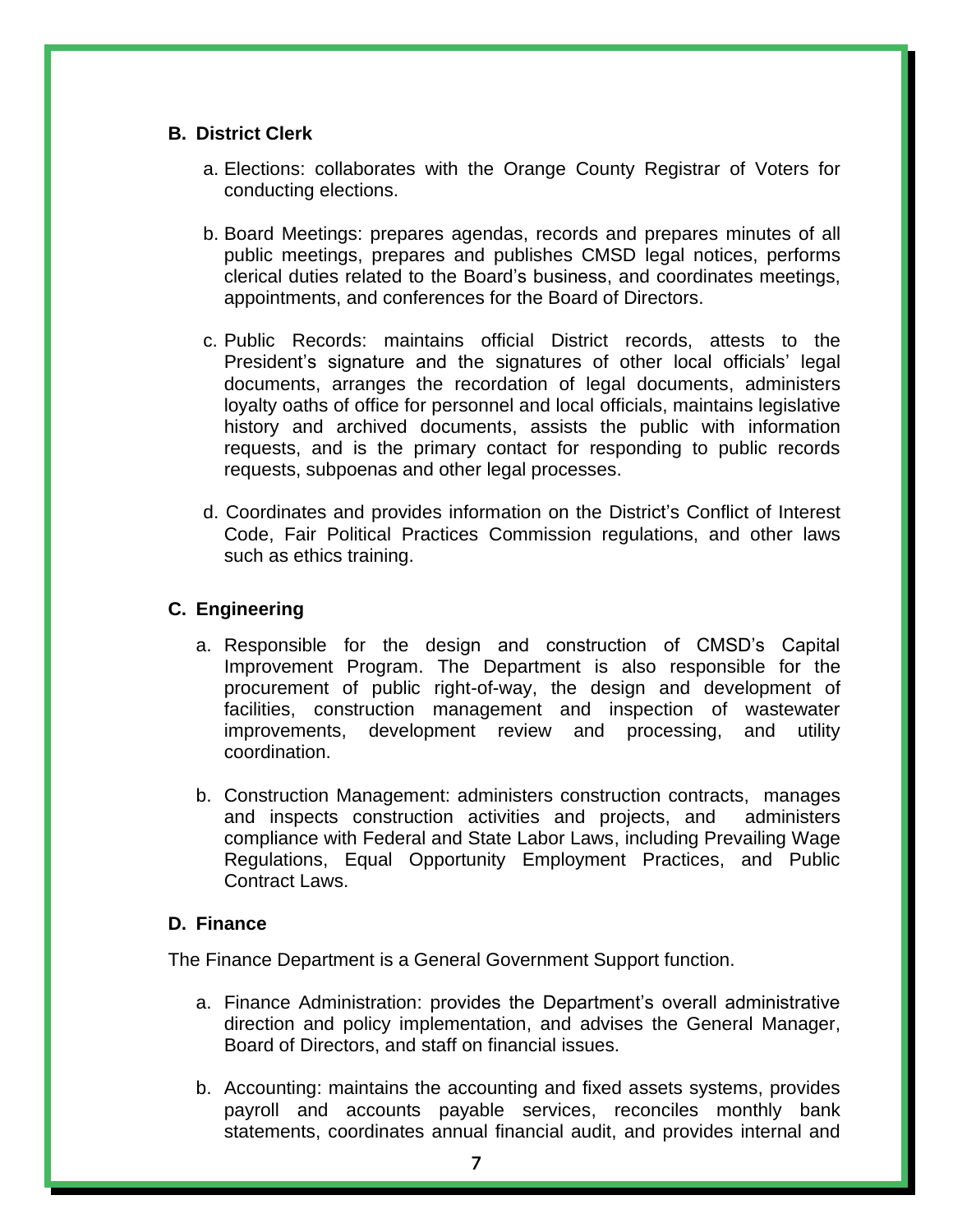external financial reports including publication of the Comprehensive Annual Financial Report (CAFR).

- c. Budget & Research: prepares and administers CMSD's annual budget, prepares and monitors revenue projections, prepares quarterly budget performance reports, performs special projects or surveys as assigned by the General Manager and/or Board of Directors, analyzes requests for year-end carryover, and coordinates State mandated costs reimbursement claims (SB 90).
- d. Purchasing: procures services, supplies, and equipment for departments, maintains warehouse inventory, tags and conducts inventory of fixed assets, and coordinates sale of surplus items no longer needed by CMSD.

#### **E. Treasury**

a. Responsible for ensuring the safety of CMSD funds by making prudent investments and continually reviewing the market and economic conditions while safeguarding CMSD assets, deposits CMSD monies, and prepares monthly Treasurer's Report.

#### **F. Information Technology**

a. Responsible for network administration, software installation, maintenance of hardware and software, including upgrade and replacement, database management, and the support and oversight of all technology-related products and services for CMSD. In addition, IT makes sure that virus protection software is up-to-date, maintains a help desk to troubleshoot computer-related problems, and maintains the District website.

#### **G. Development Services**

a. Conducts development review of private development submittals, issues wastewater permits for private laterals, and issues "will serve" letters to the City of Costa Mesa.

#### **H. Wastewater**

Maintains over 224 miles of wastewater pipes, ranging from 8 to 30 inches in diameter, and 20 pump stations. The department consists of two divisions: Mainline Cleaning and Pump Station Maintenance.

- 1. Mainline Cleaning
	- a. CMSD cleans 1,158,432 linear feet of pipeline every fourteen months using two heavy duty combination cleaning trucks that equip a high pressurized water hose (jetter) to cut away roots and remove FOG (Fats, Oil, Grease) from pipes, and a vacuum to extract solids and debris from the wastewater system. Each truck is staffed with two CMSD employees: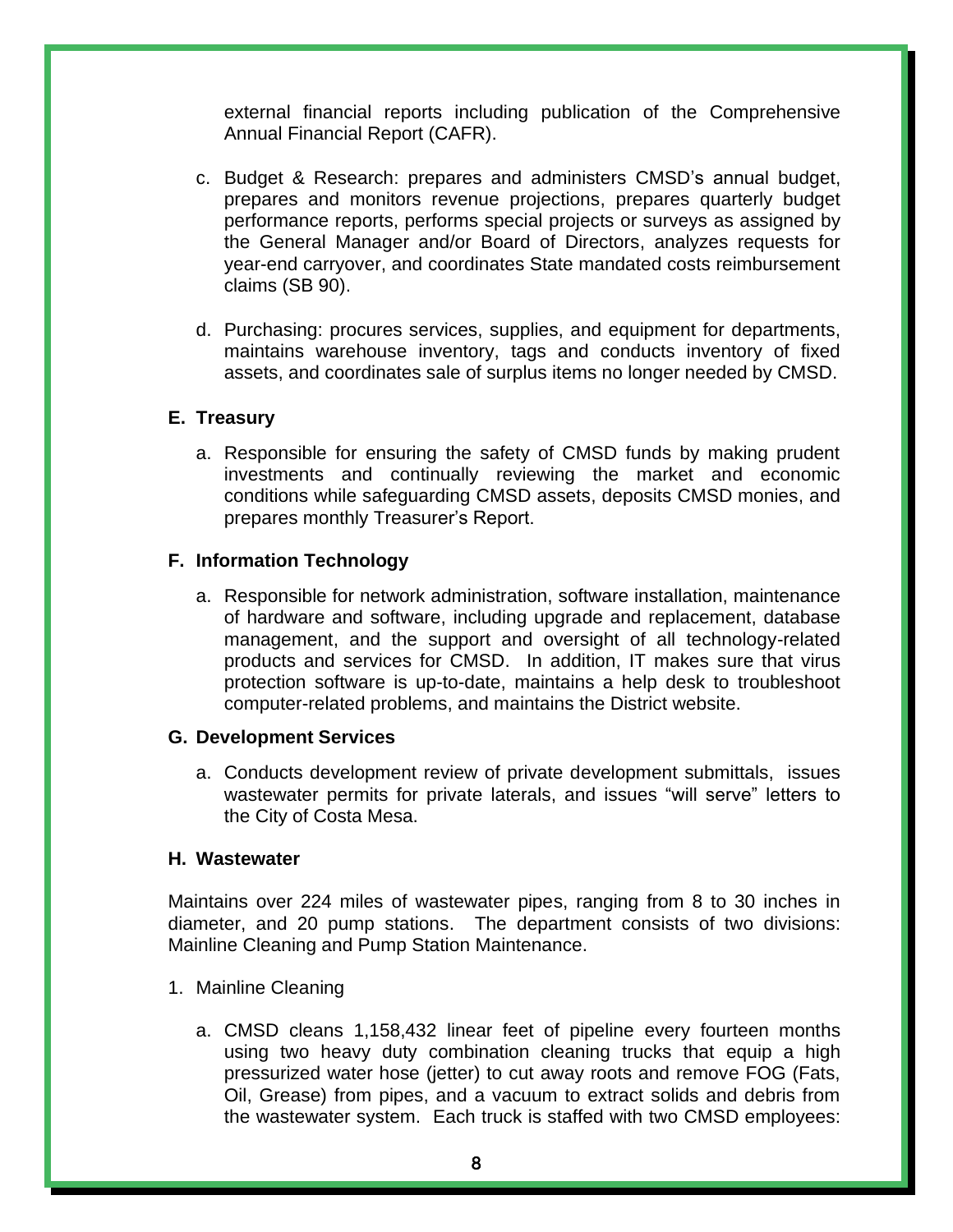one to operate the jetter and vacuum hose and the other to stand further upstream of the manhole to ensure the hose is moving forward and to indicate when the hose has reached the end of the manhole.

- 2. Pump Station Maintenance
	- a. CMSD has twenty pump stations that range in flow from 45 to 3,759 gallons per minute. All stations have two submersible pumps that range in size from three to twelve inches. All stations have a standard electrical and control panel with a primary and secondary control mechanism that allows for stations to continue operating when the primary control fails. The remaining stations have dedicated mobile generators and by-pass pumps to ensure the stations are operational in the event of a power outage.
	- b. Because of the high volume of wastewater that flows through pump stations, regular inspections and routine maintenance are necessary to prevent sanitary sewer overflows (SSO). Regular inspections, usually conducted once a week, require someone to visit each station and inspect the pump run times. Regular inspections also include checking valves, electrical wiring, motor starter, breaker and fuses, motor windings and exercising plug valves. Routine maintenance incorporates annual preventive maintenance (PM), which includes inspecting cord connections, circuit breakers, fuses, amps, volts, wet well coating, changing oil and coolant, cleaning and exercising all valves, and replacing impellers, if needed. If significant repairs are required after PMs are conducted, they are scheduled to be performed.

#### **I. Solid Waste & Recycling**

- a. Provides curbside solid waste and recycling collection services to over 22,500 residential units. Through a contract with CR&R Environmental Services, CMSD provides a "mixed waste stream" collection program where all refuse and recyclable materials are disposed of in automated carts and then the recyclables are separated at CR&R's transfer station in the City of Stanton.
- b. In 2015, CR&R implemented a curbside Organics Recycling Program where green waste and food scraps are delivered to CR&R's anaerobic digestion facility in the City of Perris where the material is converted into Renewable Natural Gas (RNG) and compost.
- c. Other recycling and waste diversion programs offered by CMSD include:
	- Alkaline Battery Recycling Program
	- American Flag Disposal Drop Box
	- Christmas Tree Recycling
	- Door-to-Door Household Hazardous Waste Collection
	- Fats, Oils, & Grease (FOG) Recycling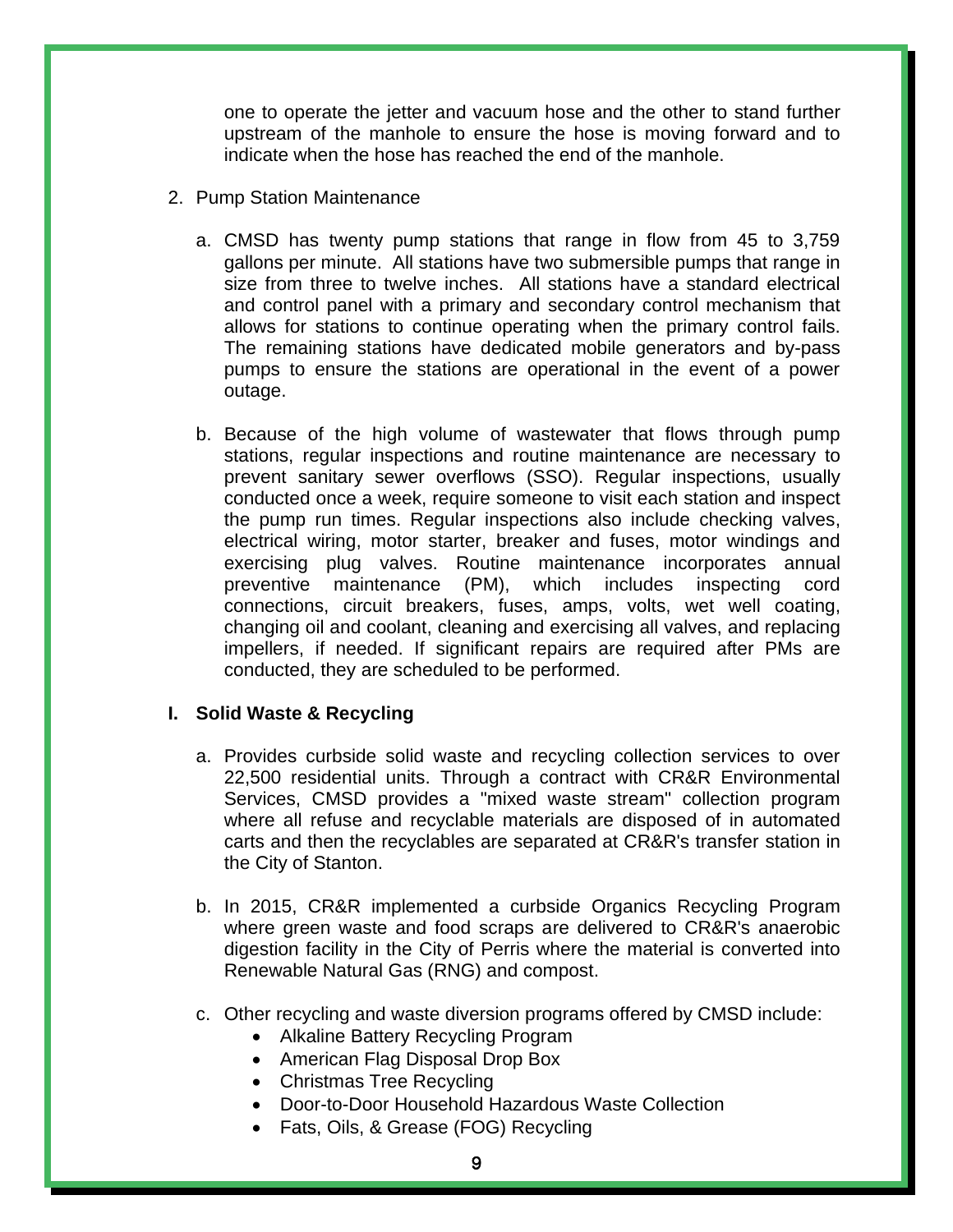- Large/Bulky Item Collection
- Lockable trash carts
- Sharps & Pharmaceutical Disposal Drop Boxes

#### **J. District Counsel**

a. Serves as legal counsel and provides legal advice to the Board of Directors, General Manager and staff; reviews and approves legal documents such as contracts, property acquisitions, ordinances, resolutions; takes part in negotiations and assists on personnel matters; and is responsible for litigation, unless other counsel is assigned.

#### III. POLICIES, PRACTICES AND PROCEDURES

#### **A. Membership Application and Procedures**

The Board of Directors appoints CAC members.

CAC members serve staggered two-year terms. The committee elects members to serve as Chair and Vice Chair for a two-year term. The Chair is the presiding officer for the committee, a position which is assumed by the Vice Chair in the Chair's absence.

If a member wishes to be reappointed, an application form must be completed and submitted during the recruitment period. CAC members may step down or resign by submitting a letter to the Board of Directors. In addition, the Board of Directors may request resignations or terminate membership at any time.

1. Notification Process

The District Clerk notifies all applicants of their appointments or reappointments and the term expiration date. All applicants not appointed or reappointed are notified by the District Clerk. Upon their appointment, new CAC members are given a copy of the handbook as well as Administrative Policy No. 60.00.

#### 2. Membership Terms

Upon the formation of the CAC, staggered membership terms are established by the Board of Directors. The expiration of these terms is April 1st.

#### **B. The Recruitment Schedule**

The District Clerk annually publishes an appointment list of the CAC, for which the Board of Directors has appointive power. The list is made available to the general public on the District's website. CMSD issues notices announcing vacancies and application deadlines, and encourages CMSD residents to submit applications for consideration at the time of CAC vacancies. Vacancies may be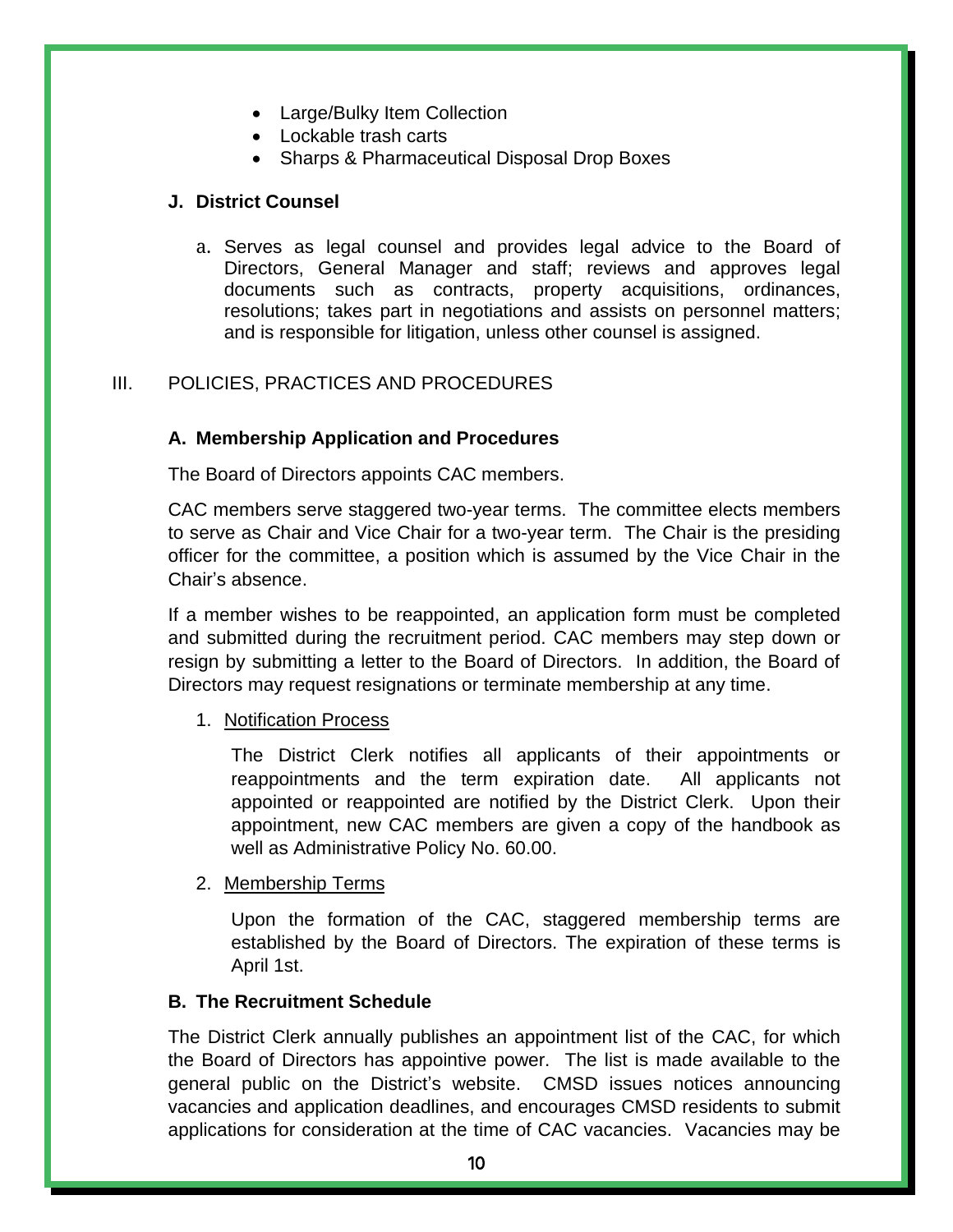filled immediately or held open until a regular appointment time period occurs. The Board of Directors review the submitted applications when considering appointments.

#### **C. April CAC Recruitment – Approximate Deadlines**

- 1. FEBRUARY District Clerk shall notify those existing CAC members whose terms are expiring, that they must submit a completed Application Form to the Board of Directors if they wish to continue to serve. The Application Form must be received by the deadline established in the Notice of Vacancy.
- 2. FEBRUARY District Clerk publishes a Notice of Vacancy on the District website for CAC vacancies and distributes the Notice through the District's various communications platforms.
- 3. MARCH 1ST District Clerk accepts and compiles Application Forms from prospective candidates for inclusion in the Board of Directors staff report. District Clerk's office prepares staff report.
- 4. MARCH Board of Directors appoints/reappoints members.
- 5. MARCH/APRIL District Clerk updates the CAC roster (featuring members names and terms) on the District's website.
- 6. District Clerk sends appropriate correspondence to appointed CAC members, applicants not appointed, and members who have resigned and/or are not reappointed.

#### **D. Goals, Objectives and Assignments**

- 1. Each year the CAC Chair will meet and consult with the Board President and General Manager to determine the District's goals and objectives for the following year and convey those needs to the CAC. The CAC will then develop the goals for the coming year and then forward their recommendations to the Board for final approval. The goals may be modified at any time by the Board.
- 2. The Board at any time may ask the CAC to undertake specific assignments, appoint Special Committees, or comment on particular issues. CAC recommendations may be referred directly to the Board of Directors.
- 3. CAC recommendations will be submitted to the Board no later than 30 days after approval, except when the item under consideration is delayed due to unforeseen circumstances. A record of CAC meetings will be video recorded and made available for public viewing on the District's website. Minutes of the meeting will be scribed by Staff and made available for public viewing on District's website.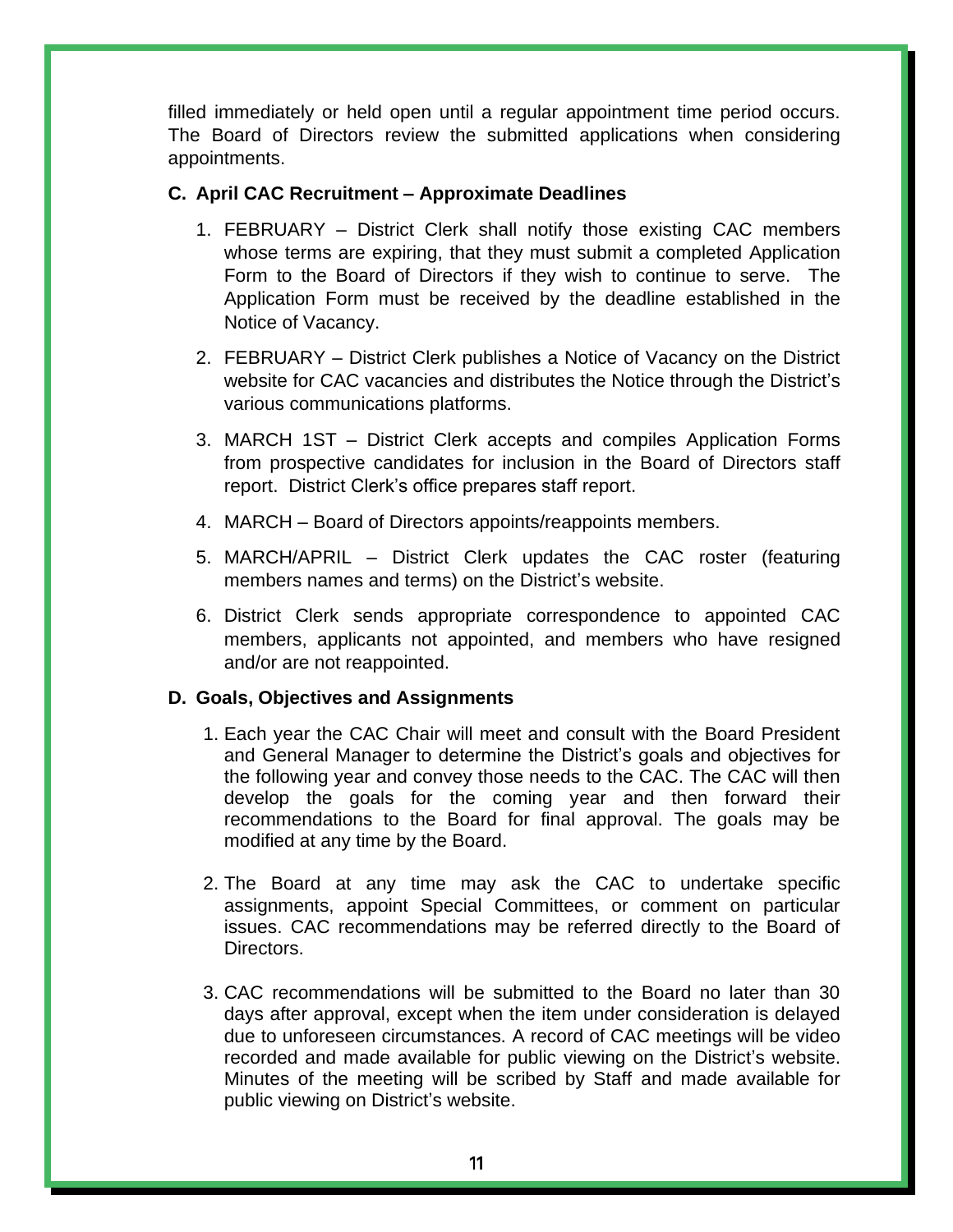4. As needed, the CAC Chair, or designee, shall report information regarding the CAC and its activities to the Board.

#### **E. Compensation**

No member of CAC receives compensation. CAC members may be reimbursed for necessary expenses related to the performance of their duties, if approved in advance, and in writing, by the General Manager. No CAC member should incur expenses without following the approved CMSD procedures.

#### **F. Scope of Authority**

One of the most important aspects of understanding the role of a committee is understanding the decision-making boundaries of such bodies. The following section outlines CAC's scope of authority with respect to the Board of Directors, CMSD departments and employees, the public, and outside agencies. All CAC members act in an advisory capacity to the Board of Directors. As an advisory body, CAC members do not receive, disburse, or in any way possess money or any other valuable commodity, nor enter into any contract as an agent of CMSD without prior authorization of the Board of Directors. In addition, CAC members are not involved in the hiring, promotion, dismissal, or suspension of CMSD employees. All action and business of the CAC is to be conducted by the group as a whole. No member is to transact business on an individual basis unless duly authorized by a majority of the quorum. Should a split opinion exist on committee action, the majority report that is sent to the Board as the recommendation should include an attached explanation outlining reasons for dissent.

#### **G. Relations with the Board of Directors**

CAC members should always be open in communicating with the Board of Directors. Contact should never be used to circumvent fellow CAC members or District staff. All formal communication to the Board of Directors should be in writing.

A committee recommendation may be included in a staff report presented to the Board of Directors by the General Manager. If the CAC desires to suggest major changes or additions to CMSD policies, the CAC must first review the issue with CMSD staff.

#### **H. Relations with CMSD Staff**

The relationship between the staff and advisory body is pivotal. One or more staff members may be assigned to the CAC to: attend meetings; speak to procedural and policy issues, coordinate the distribution of agendas and minutes, and provide support by preparing reports and assisting in special projects. Board approval shall be required for any CAC assignment which requires more than four (4) hours of staff time. Staff support is appointed by the General Manager.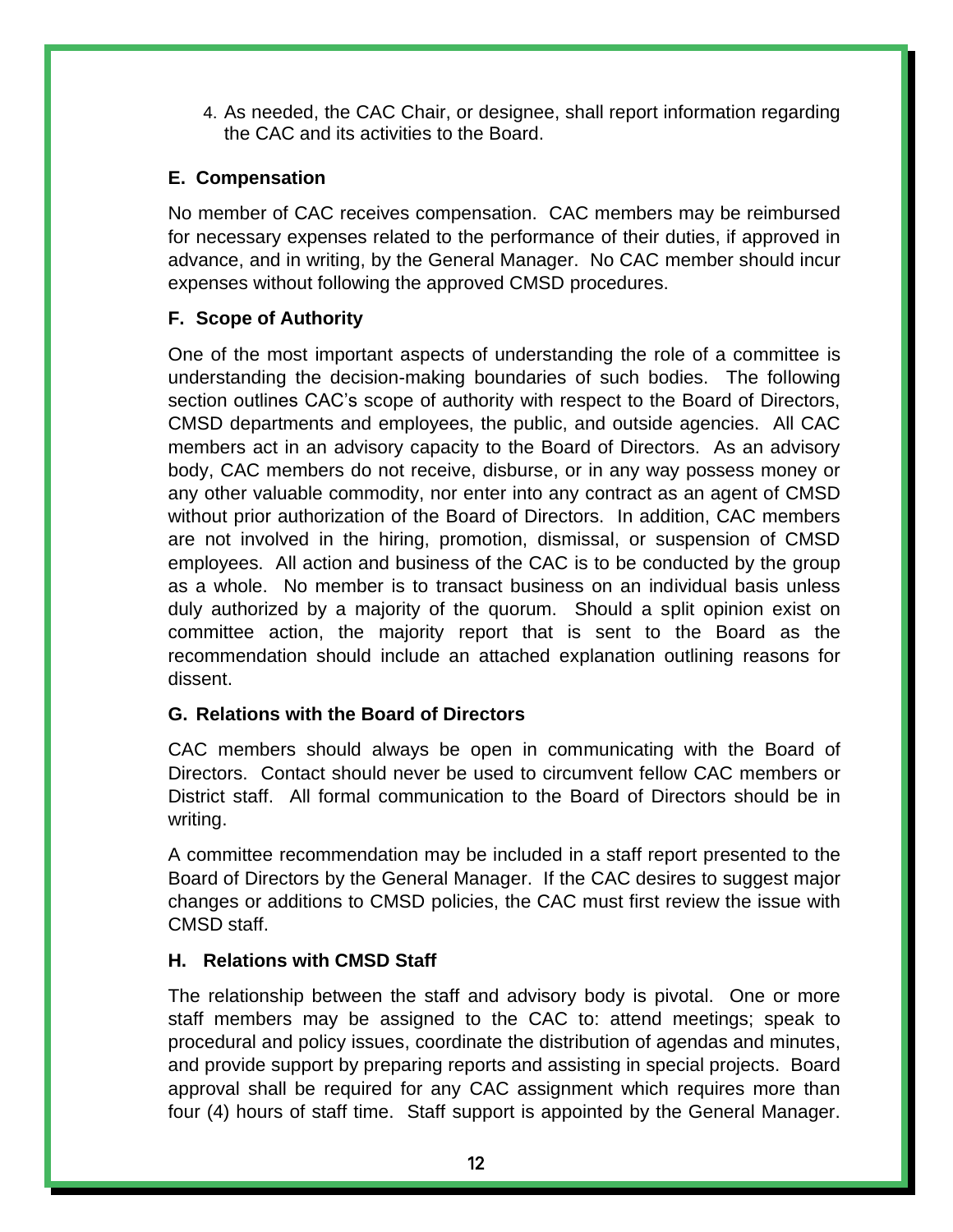Staff are not considered members of the CAC and have no power to vote on CAC matters. Because of their support roles, staff members should not respond to questions from the public at CAC meetings, unless requested to do so by the Chair. Staff will assist in identifying issues which may need the CAC's attention, and will assist in suggesting alternatives the CAC may consider. Staff's recommendations are purely advisory. The following are important guidelines to follow in maintaining effective working relationships:

- 1. Contact should only be made with the staff member(s) assigned to the CAC.
- 2. Contact with staff members should be clearly made within the framework of CAC assignments.
- 3. CAC members should not ask for individual reports, favors, or special consideration. Any assignment requiring more than (4) hours of staff time requires prior General Manager approval and will be considered on a case-by-case basis.
- 4. Citizen complaints heard by CAC members should be referred directly to the assigned support staff.
- 5. The assigned staff report directly to a supervisor and may not be able to carry out every recommendation that the CAC may have without obtaining their supervisor's approval.

#### **I. Relations with the Public and Outside Agencies**

It is important to recognize that a CAC member's actions and comments can be interpreted as that of the entire advisory body, Board of Directors, or CMSD as a whole. For this reason, the following guidelines should be followed:

- 1. There should be no promises made to the public that are binding by the CAC, Board of Directors, or CMSD staff.
- 2. Comments made to the public should be factual. All inquiries or requests for comment from the press should be directed to the District's Public Information Officer.
- 3. Technical questions which cannot be answered by CAC members should be referred to staff for a response.
- 4. CAC members have an obligation to listen to input from the public in a courteous and appropriate manner.
- 5. Individual comments of CAC members should always be distinguished from full CAC positions. Special care should be taken when talking to the Board of Directors and the public to distinguish individual viewpoints from official CAC positions.
- 6. CAC members are free to engage in political campaigns or partisan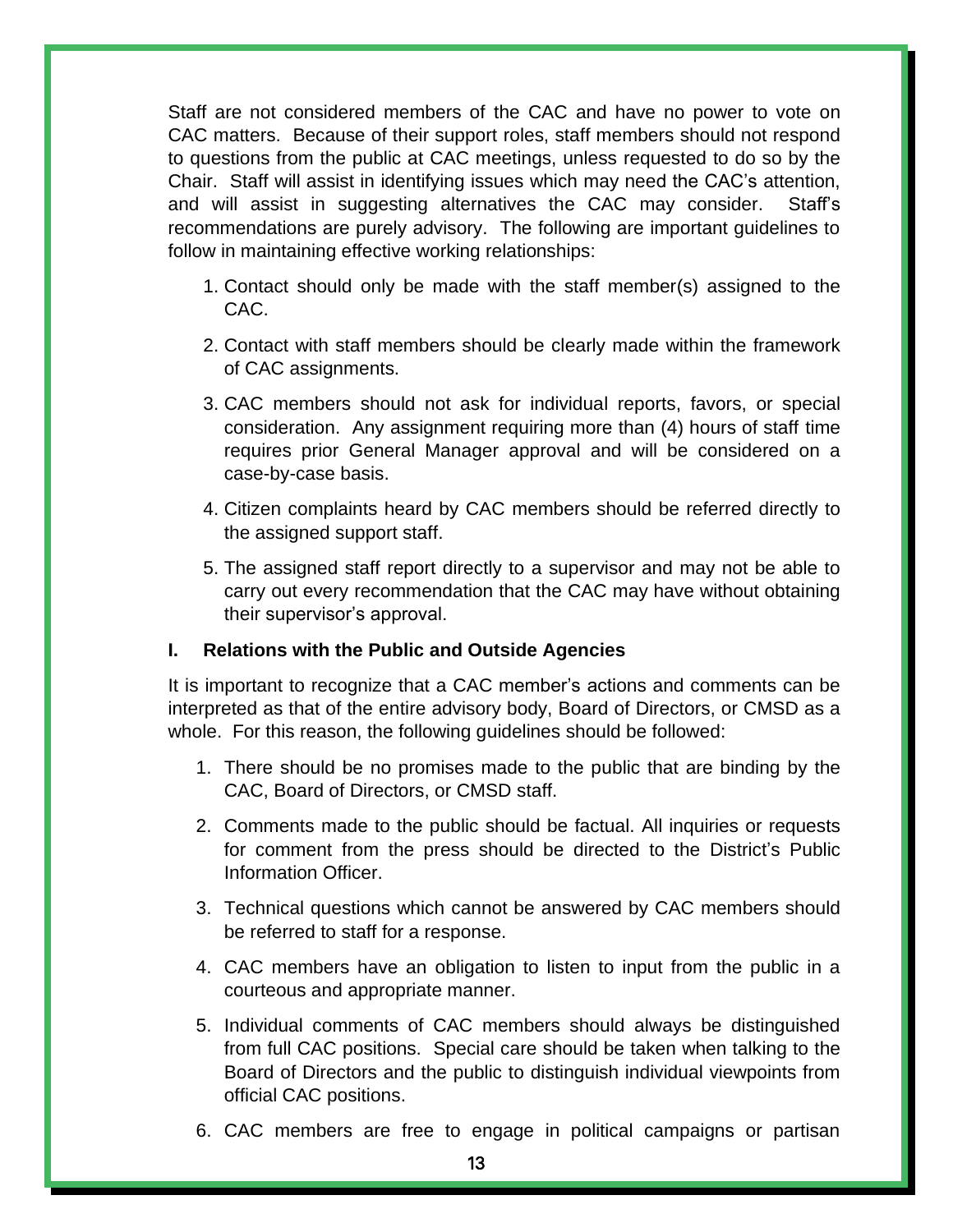activity while serving on CAC. However, ethics and common sense should be applied. CAC members who work on a political campaign may not do so on behalf of the CAC. Local government is nonpartisan. Therefore, the CAC is nonpartisan, and cannot take action to sponsor political candidates. By law, no public money can be spent to advocate on a political issue.

#### **J. Conflict of Interest**

CAC members are subject to conflict of interest provisions. These provisions are outlined in the Political Reform Act of 1974, (Government Code 81000). The Act requires CAC members to disclose their financial interests, and to abstain from participating in any matter before the member's committee which may have a material effect on the individual member's financial interest.

Any member of a local agency who knowingly fails to disclose such interest will be guilty of misconduct in office. The penalties for violating conflict of interest laws are serious, and may include fines and a prohibition against future service in public office. If a CAC member is uncertain as to a possible conflict of interest, it is generally best to refrain from participating and voting on the matter at hand. A safe way to deal with a possible conflict is for the member to state the basis for their conflict of interest immediately after the Chair announces the item for consideration. Clarification as to what specifically constitutes a conflict of interest may be obtained from District Counsel through a member of CMSD staff or through the Fair Political Practices Commission.

#### IV. MEETINGS

CAC meetings are the time and place for discussion and actions. The following outlines policies, procedures, and guidelines for running effective meetings:

#### **A. Brown Act**

The CAC must conduct business based upon provisions of the Brown Act, which deals with the conduct of public meetings. The Act requires that meetings of all boards, committees, and commissions be open to the public. To abide by this provision, an agenda must be posted in a location freely accessible to the public at least 72 hours before the scheduled meeting. Each agenda must contain sufficient information to briefly describe each item to be transacted or discussed at the meeting. The CAC is prohibited from taking action on or considering any item not included in the posted agenda. All documents presented to the CAC are considered public record unless otherwise determined by the District Counsel.

The Brown Act prohibits the use of technological devices, such as telephones, email, etc., by a majority of a legislative body, including CAC members, to develop a collective concurrence as to action to be taken on an item by the members of that body. Based on the Brown Act, CAC members are cautioned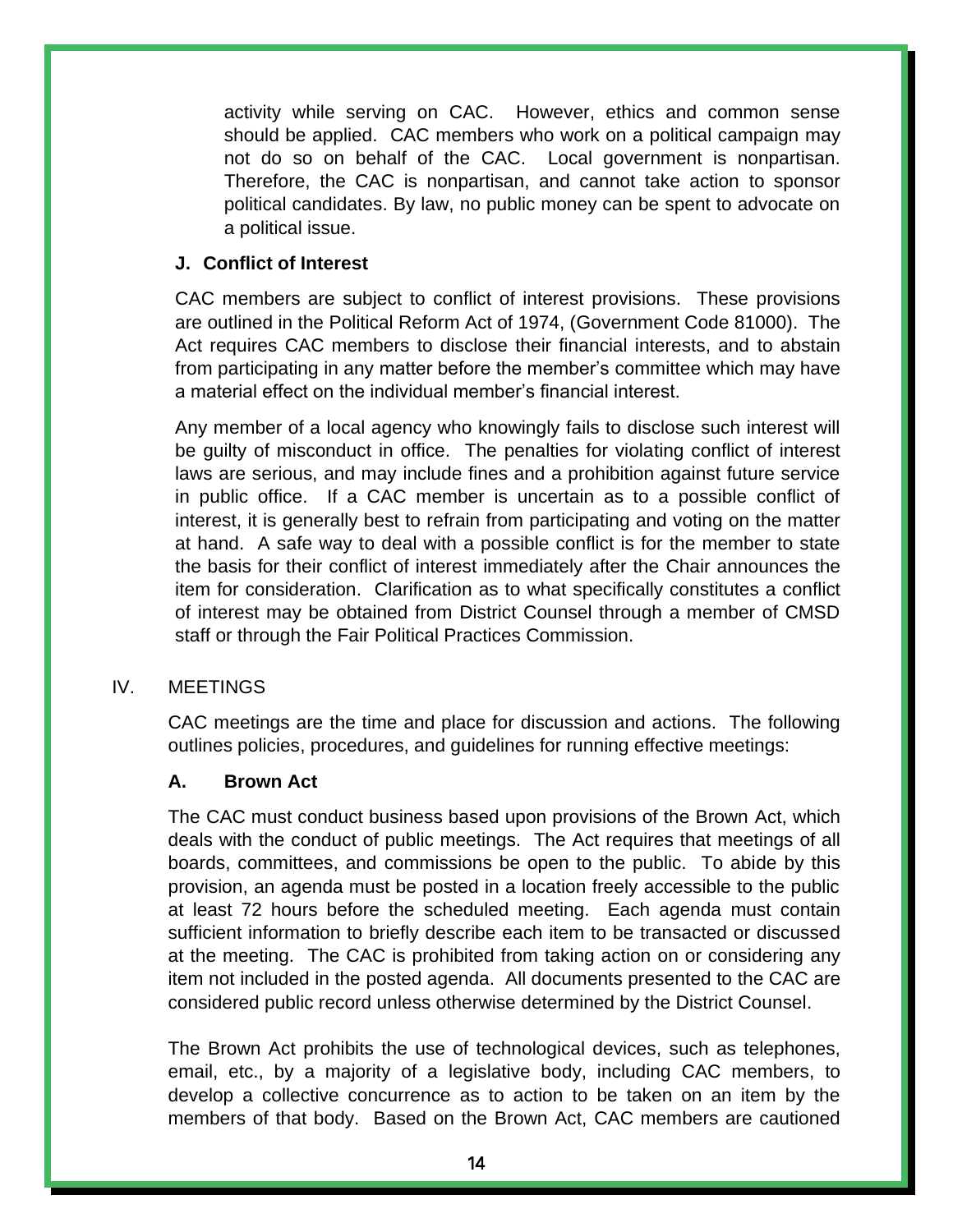not to call, text, email, or have online discussion with one another regarding items on an agenda. This can create what is known as a "serial" meeting.

#### **B. Public Meetings**

Every member of the public has the right to address the CAC regarding any item on the agenda. They may do so by requesting permission from the Chair. When possible, oral and written requests should be made prior to the motion on the subject. When granting permission to speak, the Chair should request that the speaker state their name for the record. The Chair may limit the time for public comment and request that speakers avoid reiterating positions previously presented.

#### **C. Meeting Times, Quorums, and Attendance**

The CAC will establish their own regular day and time of meetings. Scheduled meetings will take place in CMSD's Board of Directors room, located 290 Paularino Avenue, Costa Mesa, unless otherwise noted on the meeting agenda.

In order for the CAC to conduct business, a quorum must be present. Six CAC members constitute a quorum.

Subcommittees established by the CAC do not require a quorum of the full membership to conduct business. A majority of those present and voting shall be required to take action.

To ensure effective meetings and decisions, CAC members are expected to attend all meetings and should make every effort to do so. Aside from excused absences (vacation, illness, etc.), unexcused absences that exceed more than three meetings per year would establish a basis for dismissal by the Chair. In the event of an excused absence, a member should notify the Chair in advance of the meeting.

For CAC members to be effective, members must be willing to commit time to attend meetings and participate in activities, discussions, recommendations, decisions and educational tours of the CMSD Yard, Orange County Sanitation District's wastewater treatment facility, and CR&R's material recovery facility and anaerobic digestion facility.

#### **D. Minutes**

Minutes are required for every CAC meeting. Minutes constitute the official record of the proceedings. The minutes are a record of resolutions, transactions, findings, and other determinations. CAC meetings are videotaped to facilitate the preparation of the minutes. The minutes must contain the following: the members of the CAC and staff who are present, the times the meeting convenes and adjourns, a description of the items discussed, speakers and their topics, all motions made and the votes taken, and any stated reason for abstentions and "no" votes. The minutes of all meetings must be reviewed and approved by the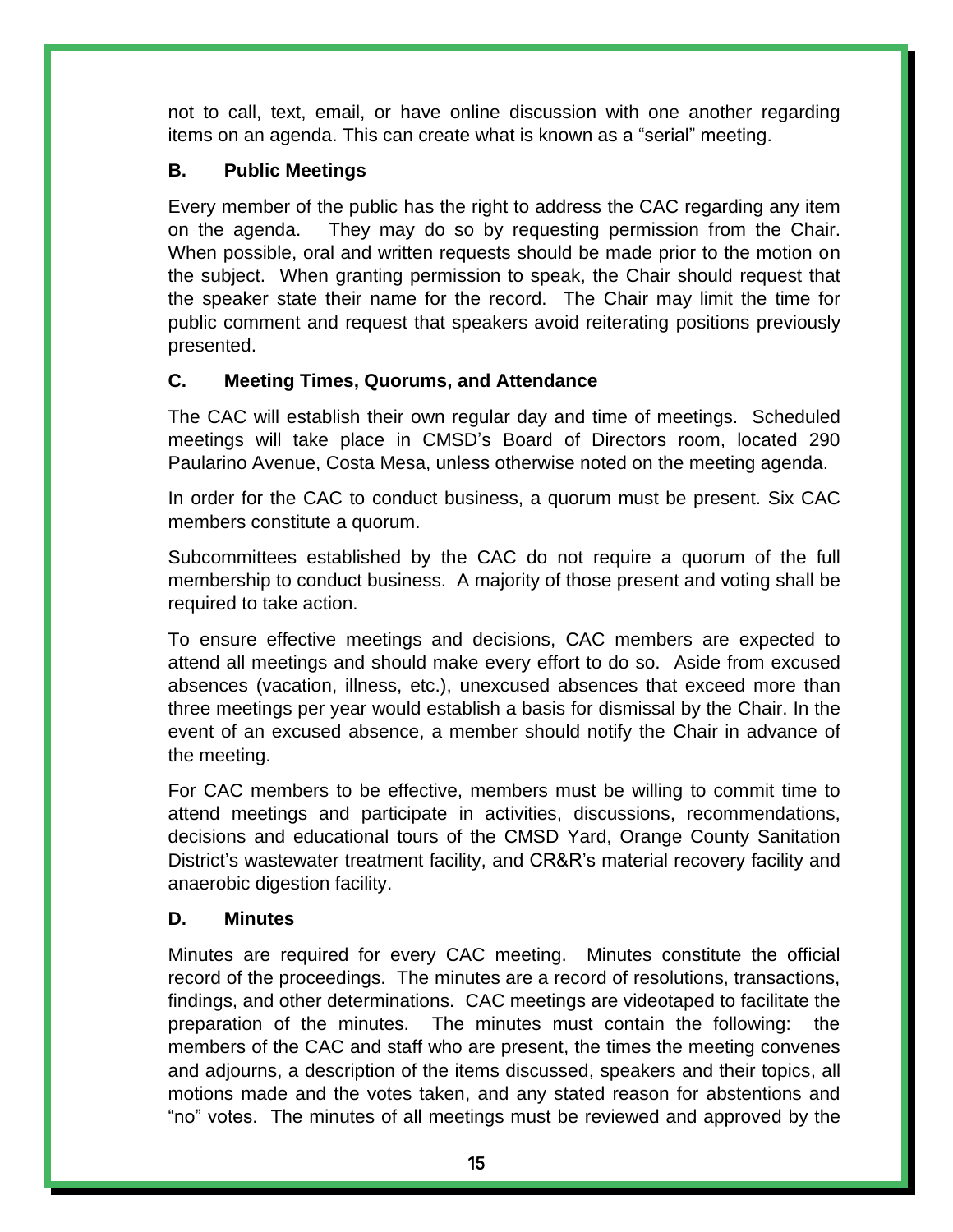CAC. After the meeting, the minutes will be made available to the public.

#### **E. Parliamentary Procedure and Effective Meetings**

The CAC will follow Parliamentary Procedures during meetings. Parliamentary Procedures are accepted methods for conducting meetings, and are outlined in Robert's Rules of Order, which committee members should review. The following is a simple summary for running effective meetings, based on principles of Parliamentary Procedure:

- 1. Announce Agenda Item: Chair clearly states agenda item number and subject.
- 2. Reports and Recommendations: Relevant speaker gives report and provides recommendations.
- 3. Questions and Answers: Technical questions from members are asked and addressed.
- 4. Public Comment: Chair allows public comment and input under the terms of the Board's policy for such comment.
- 5. Motions and Action Items:
	- a. Motions Introduced: Chair invites motion from committee, and announces name of member introducing motion.
	- b. Seconds: If motion is seconded, Chair announces name of seconding member.
	- c. Motions Clarified: Seconded motion is clarified by maker of motion, Chair, or District Clerk.
	- d. Amendments and Substitutions: Other members may propose amended or substitute motions.
	- e. Discussion and Vote: Members discuss motion. Chair announces that vote will occur. Members vote on the last motion on the floor (a substitute motion) first, and if that does not pass, vote on the next-to-last motion, and so on.
	- f. Ayes and Nays: Chair takes vote by asking for "ayes," "nays," or "abstentions." Simple majority determines whether motion passes.
	- g. Results and Actions: Chair announces result of vote and action the committee has taken. Names of dissenters should be announced as well. Example: "The motion passes by a vote of 3-2, with Smith and Jones dissenting. We have passed the motion requiring 10 days' notice for all future meetings of this governing body."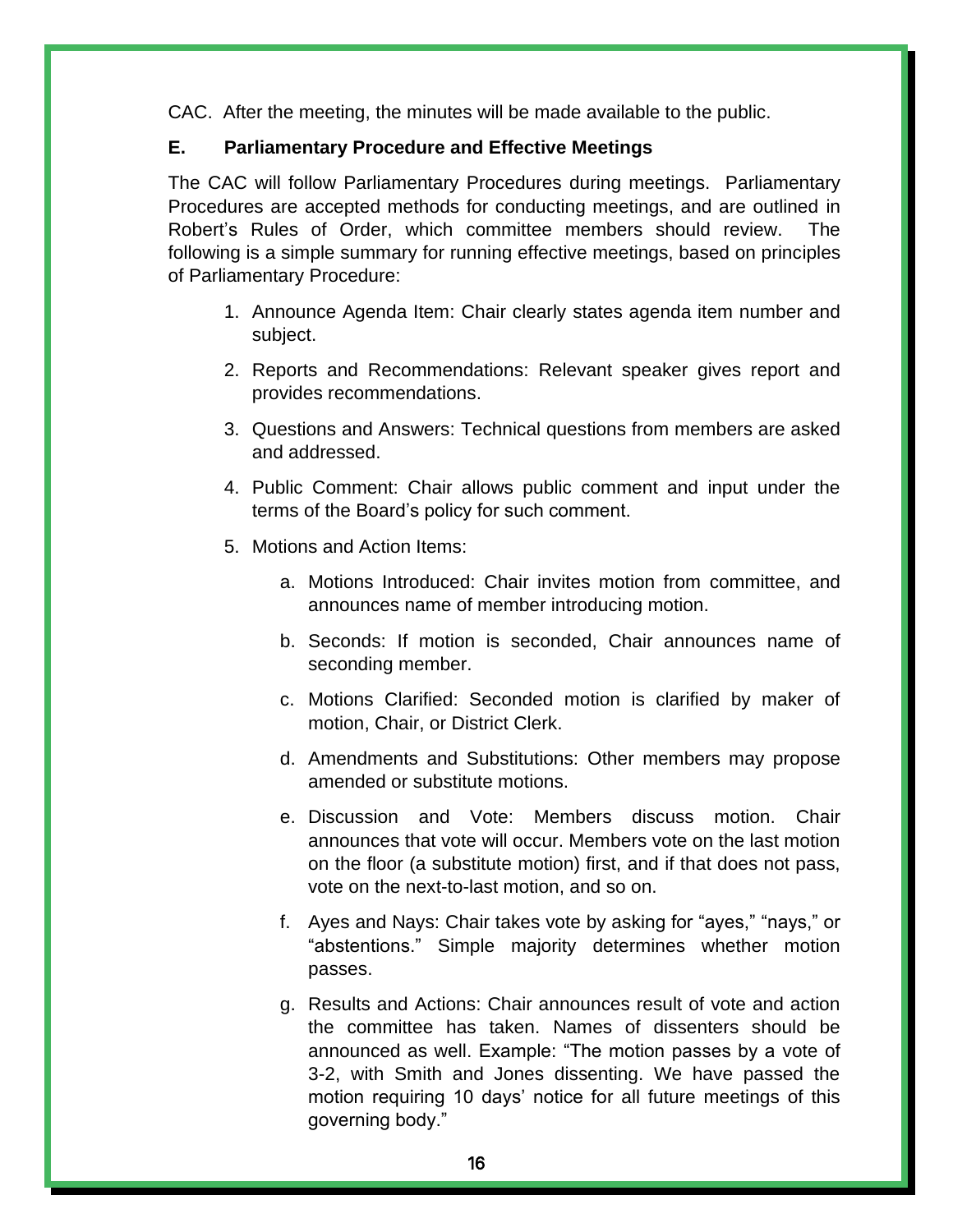6. Repeat: Begin process again with next agenda item.

The information and direction contained in this handbook will better assist all CAC members in understanding CMSD, their role, and responsibilities. Additionally, use of the handbook as a tool by those involved – staff, CAC members, or Board of Directors – will ensure consistency in procedures and practices involving this advisory group.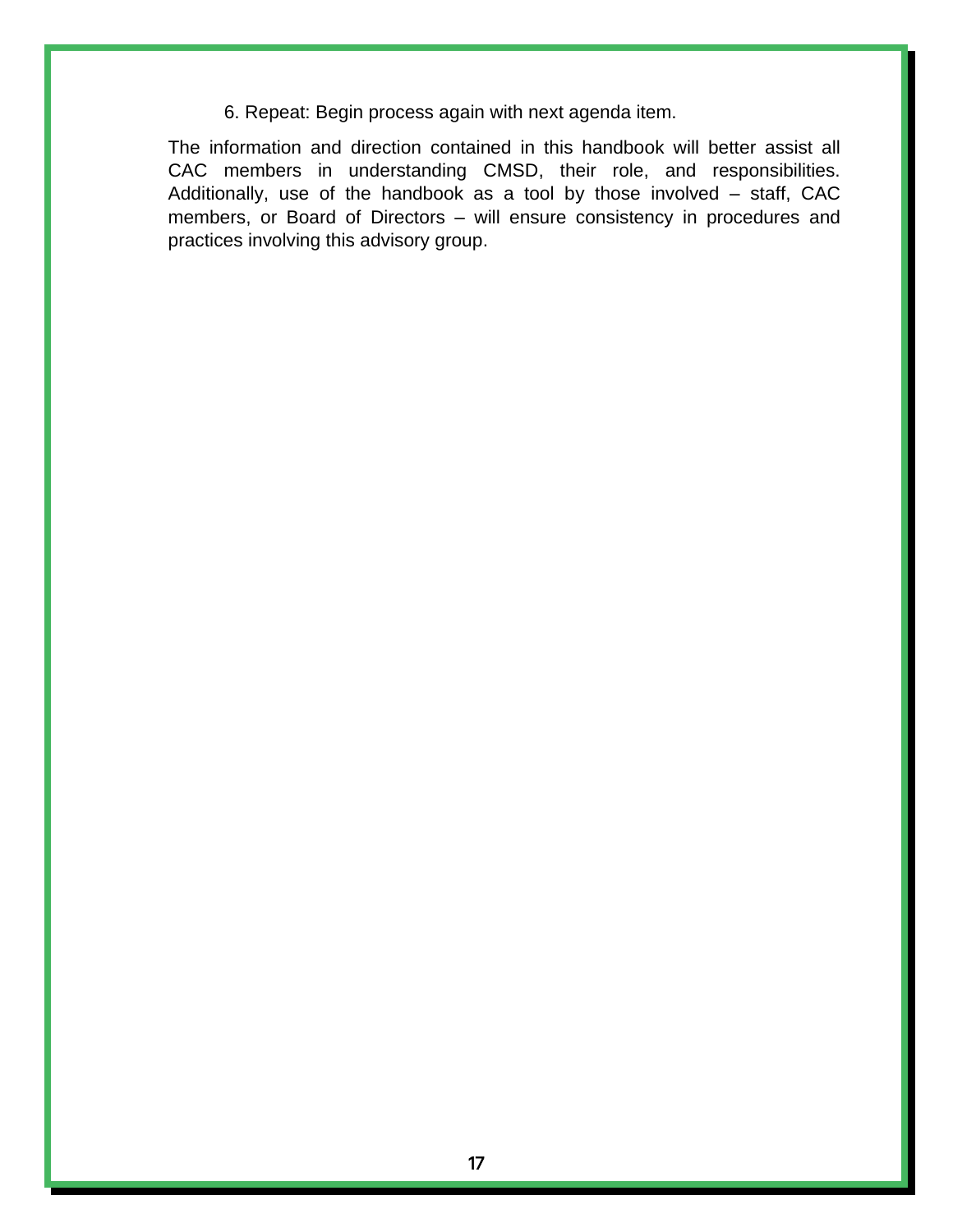# V. ATTACHMENTS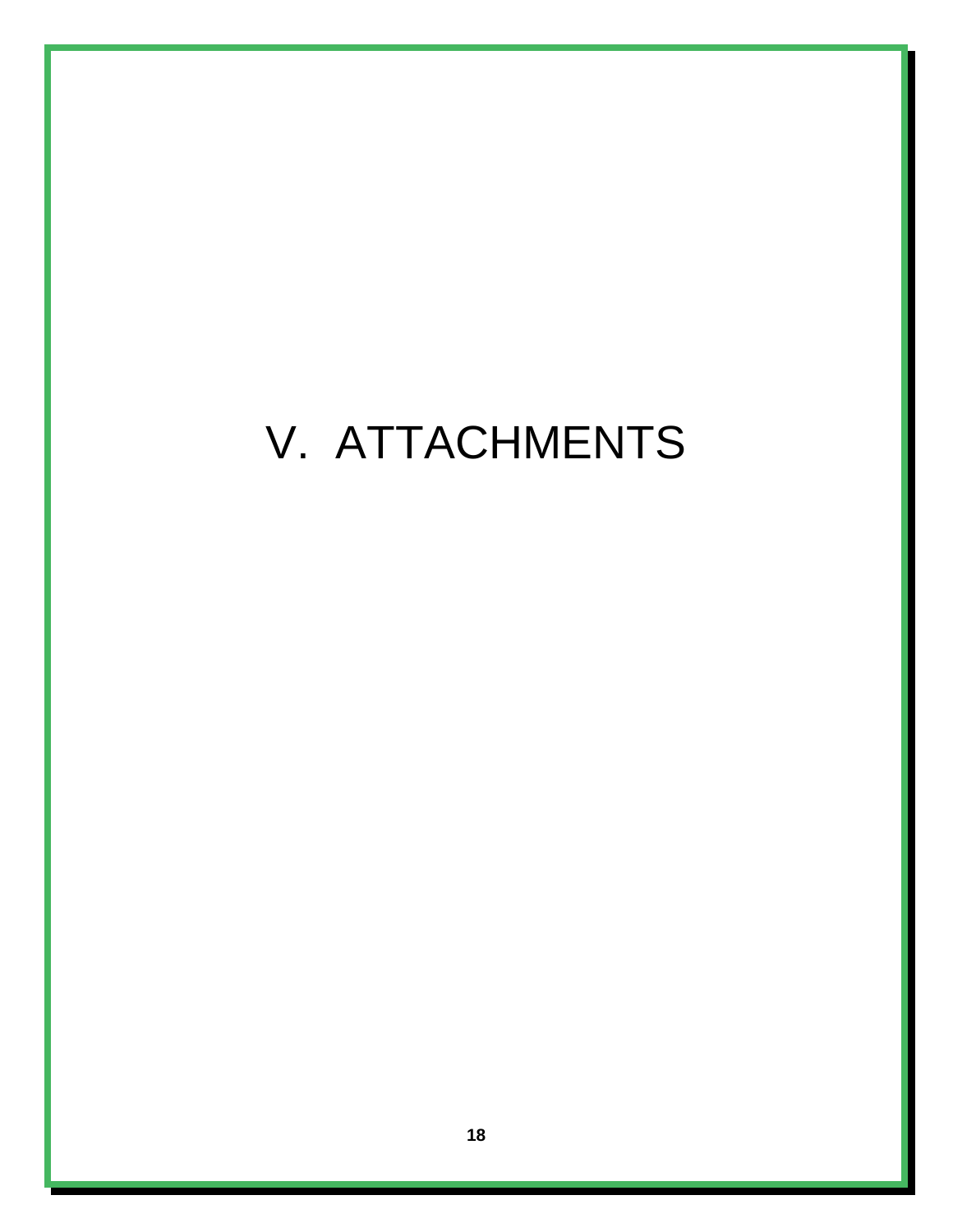

#### **Citizens Advisory Committee Application Process**

**To apply for the Citizens Advisory Committee, please submit by e-mail, mail or bring to CMSD Headquarters:**

> **District Clerk's Office Costa Mesa Sanitary District 290 Paularino Avenue Costa Mesa, CA 92626 [nmiddenway@cmsdca.gov](mailto:nmiddenway@cmsdca.gov)**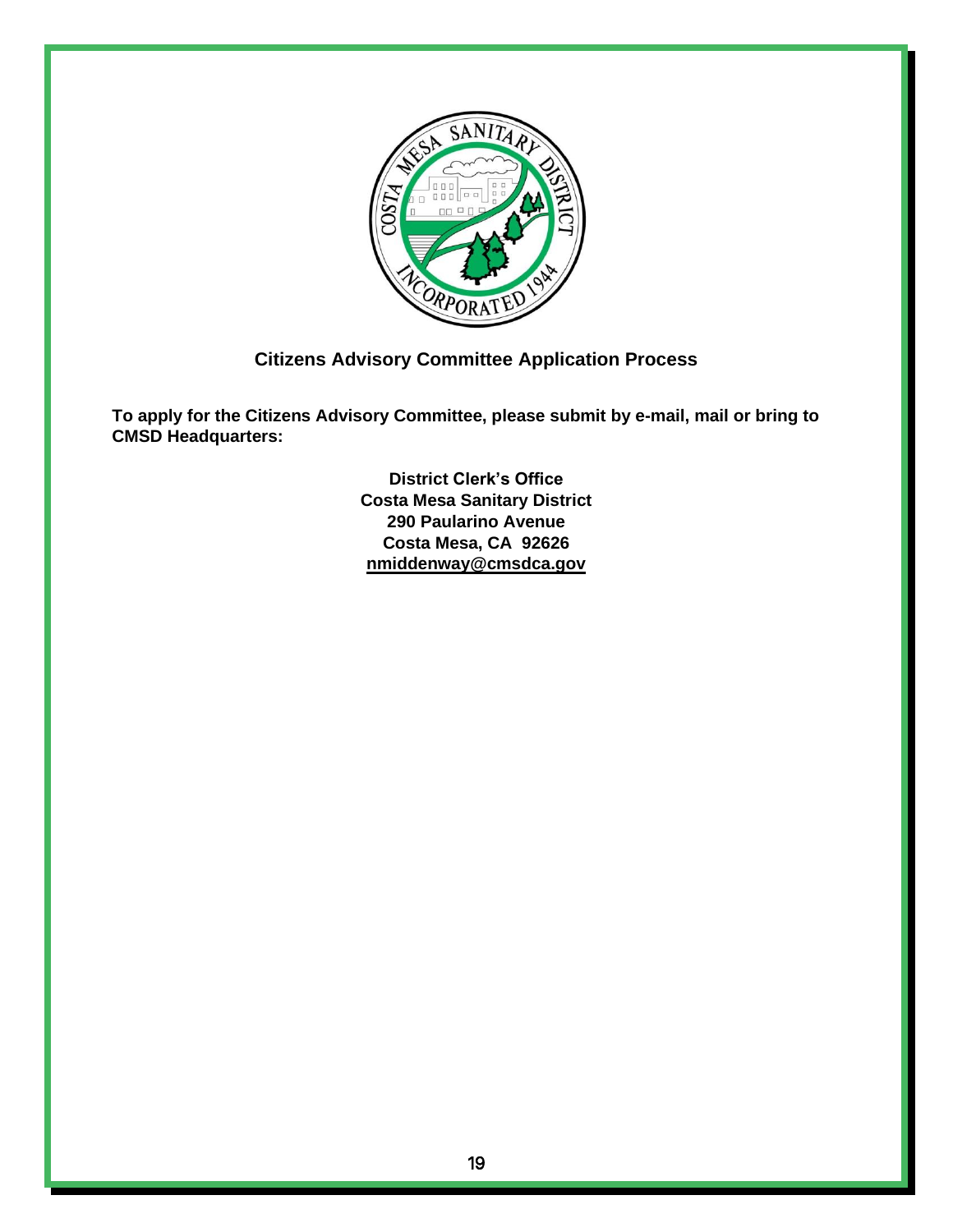#### **Costa Mesa Sanitary District Application for Citizens Advisory Committee Appointment**

**All information on this page only, is considered public information and will be released to the public, including being posted on CMSD's website.**

**Name:** 

**1. Indicate why you wish to serve on the Citizens Advisory Committee. Provide any experience and/or qualifications you may possess that you believe would be beneficial to this committee. A resume (optional) may be attached. (Note: All information contained on the resume is public information, will be distributed to the public, and posted on CMSD's website.)**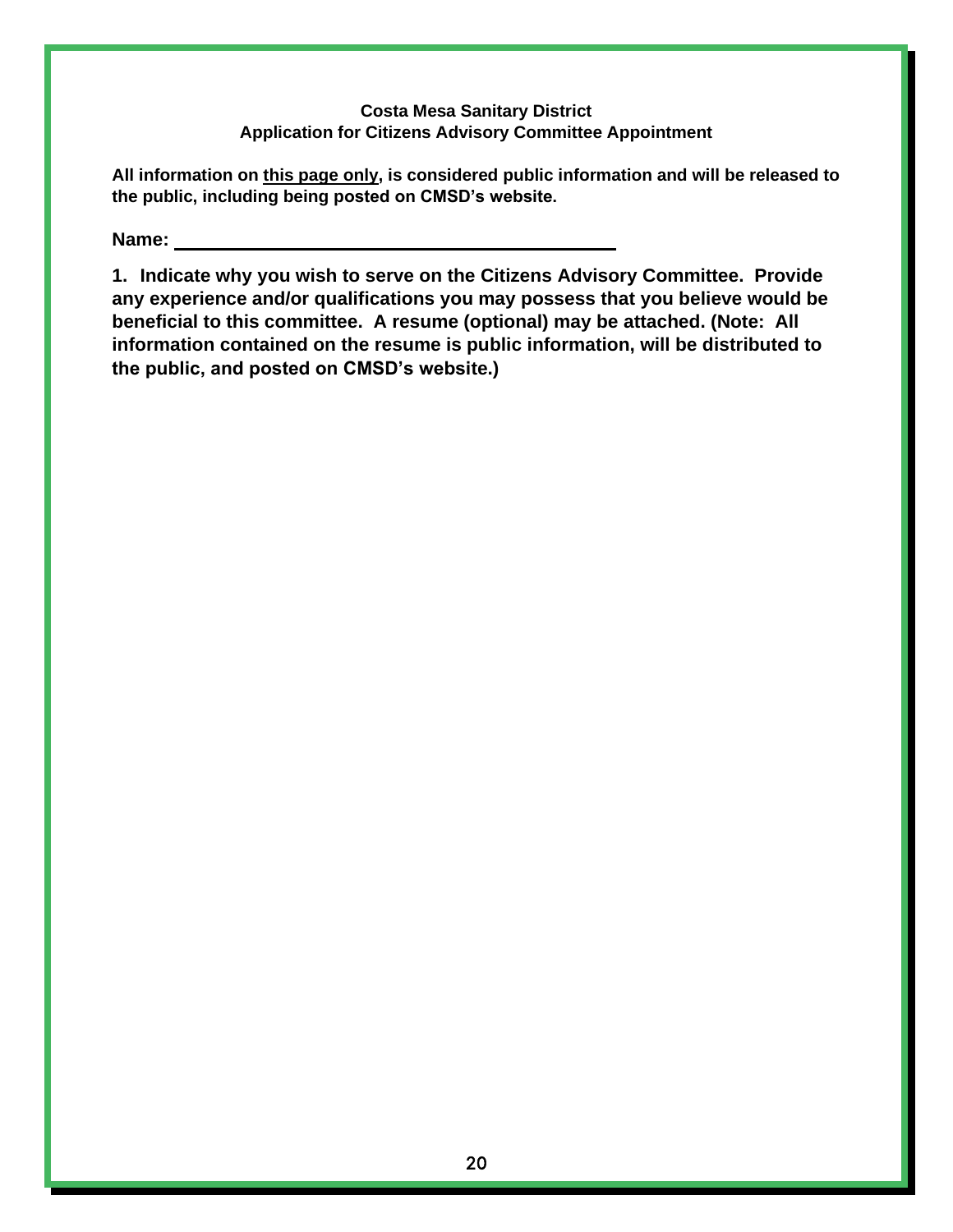Note: This contact information will not be posted on CMSD's website or distributed to the public. However, this information is still subject to be release pursuant to the California Public Records Request Act. Applications submitted for recruitment will not be held past Board appointments.

| 2. Contact Information |                                                                                                                                                                                                                                |  |
|------------------------|--------------------------------------------------------------------------------------------------------------------------------------------------------------------------------------------------------------------------------|--|
|                        |                                                                                                                                                                                                                                |  |
|                        | Street Management and the state of the state of the state of the state of the state of the state of the state of the state of the state of the state of the state of the state of the state of the state of the state of the s |  |
|                        |                                                                                                                                                                                                                                |  |
|                        | Phone (Cell)___________________________(Home)___________________________________                                                                                                                                               |  |
|                        |                                                                                                                                                                                                                                |  |
| my application.        | $\Box$ By checking this box and typing my name below, I am electronically signing                                                                                                                                              |  |
|                        |                                                                                                                                                                                                                                |  |
|                        | Submit application by mail, email or bring application to CMSD Headquarters.                                                                                                                                                   |  |
| Headquarters Address:  | <b>District Clerk's Office</b><br><b>Costa Mesa Sanitary District</b><br>290 Paularino Avenue<br>Costa Mesa, CA 92626<br>Phone: (949) 645-8400<br>nmiddenway@cmsdca.gov                                                        |  |